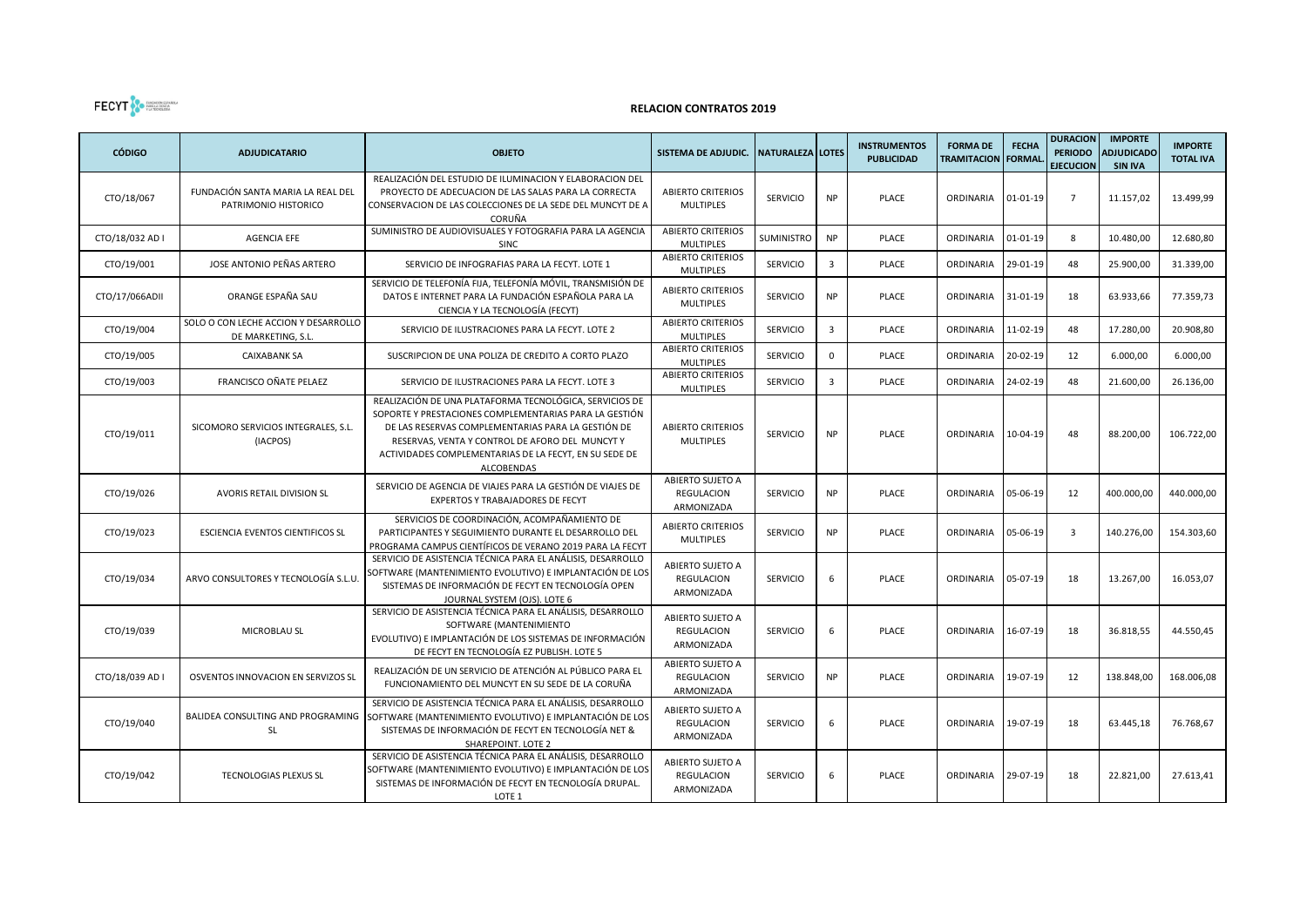| CTO/19/049       | QUIRÓN PREVENCIÓN SLU                                           | SERVICIOS DE PREVENCIÓN AJENO EN RIESGOS LABORALES DE LA<br>FUNDACION ESPAÑOLA PARA LA CIENCIA Y LA TECNOLOGIA F.S.P<br>(FECYT)                                                                                                                                          | <b>ABIERTO CRITERIOS</b><br><b>MULTIPLES</b>                                              | <b>SERVICIO</b>   | <b>NP</b>      | PLACE        | ORDINARIA | 06-08-19   | 60             | 57.130,00  | 69.127,30  |
|------------------|-----------------------------------------------------------------|--------------------------------------------------------------------------------------------------------------------------------------------------------------------------------------------------------------------------------------------------------------------------|-------------------------------------------------------------------------------------------|-------------------|----------------|--------------|-----------|------------|----------------|------------|------------|
| CTO/19/044       | SOLTEL IT SOLUTIONS SL                                          | ASISTENCIA TÉCNICA PARA EL ANÁLISIS, DESARROLLO SOFTWARE<br>(MANTENIMIENTO EVOLUTIVO) E IMPLANTACIÓN DE LOS SISTEMAS<br>DE INFORMACIÓN DE FECYT EN TECNOLOGÍA JAVA-DNET. LOTE 4                                                                                          | ABIERTO SUJETO A<br>REGULACION<br>ARMONIZADA                                              | <b>SERVICIO</b>   | 6              | PLACE        | ORDINARIA | 07-08-19   | 18             | 34.855,88  | 42.175,61  |
| CTO/19/045       | INSTITUTO SUPERIOR DE ESTUDIOS<br>EMPRESARIALES CAMBRIDGE, S.A. | SERVICIO DE FORMACION EN IDIOMAS PARA PERSONAL FECYT (LOTE<br>1: INGLES)                                                                                                                                                                                                 | <b>ABIERTO CRITERIOS</b><br>MULTIPLES                                                     | <b>SERVICIO</b>   | $\overline{2}$ | <b>PLACE</b> | ORDINARIA | 08-08-19   | 36             | 34.225,05  | 41.412,31  |
| CTO/19/043       | SOLTEL IT SOLUTIONS SL                                          | SERVICIO DE ASISTENCIA TÉCNICA PARA EL ANÁLISIS, DESARROLLO<br>SOFTWARE (MANTENIMIENTO EVOLUTIVO) E IMPLANTACIÓN DE LOS<br>SISTEMAS DE INFORMACIÓN DE FECYT EN TECNOLOGÍA TECNOLOGÍA<br>PHP-AdaS. LOTE 3                                                                 | ABIERTO SUJETO A<br>REGULACION<br>ARMONIZADA                                              | <b>SERVICIO</b>   | 6              | PLACE        | ORDINARIA | 08-08-19   | 18             | 29.498,94  | 35.693,72  |
| CTO/19/047       | INSTITUTO SUPERIOR DE ESTUDIOS<br>EMPRESARIALES CAMBRIDGE, S.A. | SERVICIO DE FORMACION EN IDIOMAS PARA PERSONAL FECYT (LOTE<br>1: FRANCES)                                                                                                                                                                                                | <b>ABIERTO CRITERIOS</b><br>MULTIPLES                                                     | <b>SERVICIO</b>   | $\overline{2}$ | PLACE        | ORDINARIA | 08-08-19   | 36             | 14.019,90  | 16.964,08  |
| CTO/19/048       | STOCKCROWD FANRAISING SL.                                       | SUMINISTRO DE UNA PLATAFORMA ESPECIALIZADA EN<br>CROWDFUNDING PARA LA GESTIÓN DEL PROYECTO PRECIPITA                                                                                                                                                                     | <b>ABIERTO CRITERIOS</b><br><b>MULTIPLES</b>                                              | SUMINISTRO        | <b>NP</b>      | PLACE        | ORDINARIA | 14-08-19   | 54             | 57.000,00  | 68.970,00  |
| CTO/19/050       | ASAC COMUNICACIONES SL                                          | SERVICIOS E INFRAESTRUCTURAS DE TECNOLOGÍAS DE LA<br>INFORMACIÓN Y LAS COMUNICACIONES QUE CONFORMAN LOS<br>SISTEMAS DE INFORMACIÓN DE LA FECYT                                                                                                                           | ABIERTO SUJETO A<br>REGULACION<br>ARMONIZADA                                              | <b>SERVICIO</b>   | <b>NP</b>      | PLACE        | ORDINARIA | 27-08-19   | 24             | 252.990,00 | 306.117,90 |
| CTO/19/051       | GRUPO RIAS II SUMINISTROS ELECTRICOS E<br><b>ILUMINACION SL</b> | ADQUISICION DE LUMINARIAS DE TECNOLOGIA LED PARA<br>DESPACHOS Y PUESTOS DE TRABAJO DE FECYT                                                                                                                                                                              | ABIERTO SIMPLIFICADO<br><b>REDUCIDO</b>                                                   | <b>SUMINISTRO</b> | <b>NP</b>      | PLACE        | ORDINARIA | 30-08-19   | $\overline{2}$ | 19.180,00  | 23.207,80  |
| CTO/19/056       | SUMOSA MUNDOCOP SL                                              | SUMINISTRO DE UN PORTATIL PARA LA FECYT. LOTE II                                                                                                                                                                                                                         | ABIERTO SIMPLIFICADO<br><b>CRITERIOS UNICO</b>                                            | SUMINISTRO        | $\overline{2}$ | PLACE        | ORDINARIA | 17-09-19   | 1,5            | 2.060,67   | 2.493,41   |
| CTO/19/057       | <b>IDIOMUND SL</b>                                              | SUMINISTRO DE 40 PORTATILES PARA LA FECYT. LOTE I                                                                                                                                                                                                                        | <b>ABIERTO SIMPLIFICADO</b><br><b>CRITERIOS UNICO</b>                                     | SUMINISTRO        | $\overline{2}$ | PLACE        | ORDINARIA | 23-09-19   | 1,5            | 49.309,56  | 59.664,57  |
| CTO/19/052       | AVELLANA DE WASABI SL                                           | DISEÑO MUSEOGRÁFICO, PRODUCCIÓN Y MONTAJE DE LA<br>EXPOSICIÓN TEMPORAL TITULADA PROVISIONALMENTE,<br>"EXPLORACIÓN ESPACIAL: LA LUNA Y MÁS ALLÁ", QUE SE EXHIBIRÁ<br>EN LA SEDE DE ALCOBENDAS DEL MUSEO NACIONAL DE CIENCIA Y<br>TECNOLOGÍA (MUNCYT)                      | <b>ABIERTO CRITERIOS</b><br><b>MULTIPLES</b>                                              | <b>SERVICIO</b>   | <b>NP</b>      | PLACE        | ORDINARIA | 27-09-19   | 3,5            | 138.419,58 | 167.487,69 |
| CTO/19/053       | <b>ESATUR XXI SL</b>                                            | SERVICIO DE ATENCIÓN AL PÚBLICO PARA EL FUNCIONAMIENTO DEL<br>MUSEO NACIONAL DE CIENCIA Y TECNOLOGÍA (MUNCYT) EN<br>ALCOBENDAS, Y DE LAS ACTIVIDADES DE DIVULGACIÓN CIENTÍFICA<br>DE LA FECYT                                                                            | ABIERTO SUJETO A<br>REGULACION<br>ARMONIZADA                                              | <b>SERVICIO</b>   | <b>NP</b>      | PLACE        | ORDINARIA | 14-10-19   | 24             | 825.389,00 | 998.720,69 |
| CTO/19/061       | EDENRED ESPAÑA, S.A.                                            | SERVICIO EMISION VALES DE COMIDA PERSONAL FECYT                                                                                                                                                                                                                          | ABIERTO SUJETO A<br>REGULACION<br>ARMONIZADA                                              | SERVICIO          | <b>NP</b>      | PLACE        | ORDINARIA | $07-11-19$ | 36             | 299.351,51 | 299.508,28 |
| CTO/18/009 ADXII | <b>ELSEVIER</b>                                                 | REGULARIZACION 2019 CONTRATACION DE LA LICENCIA NACIONAL<br>DE ACCESO A LA BASE DE DATOS DE "SCOPUS", PROPIEDAD DE<br>ELSEVIER, A TODAS LAS INSTITUCIONES DEL SISTEMA ESPAÑOL DE<br>CIENCIA, TECNOLOGIA E INNOVACIÓN, GESTIONADA POR LA FECYT<br>(SERVICIOS AGRARIOS SA) | PROCEDIMIENTO<br>NEGOCIADO SIN<br>PUBLICIDAD. SUJETO A<br><b>REGULACION</b><br>ARMONIZADA | SUMINISTRO        | <b>NP</b>      | PLACE        | ORDINARIA | 20-11-19   | 12             | 79.074,07  | 79.074,07  |
| CTO/18/033 AD    | SECURITAS SEGURIDAD ESPAÑA SA                                   | REALIZACION DEL SERVICIO DE MANTENIMIENTO PREVENTIVO DE<br>LOS SISTEMAS DE INTRUSION Y DE CIRCUITO CERRADO DE<br>TELEVISION DE LA FECYT Y CONEXIÓN CON CENTRAL RECEPTORA DE<br><b>ALARMAS</b>                                                                            | <b>ABIERTO CRITERIOS</b><br>MULTIPLES                                                     | SERVICIO          | <b>NP</b>      | PLACE        | ORDINARIA | 20-11-19   | 18             | 3.600,00   | 4.356,00   |
| CTO/19/076       | <b>CIMOP SA</b>                                                 | REALIZACIÓN DE UN ESTUDIO CUALITATIVO SOBRE EL USO Y<br>CONFIANZA DE LAS PSEUDOCIENCIAS POR PARTE DE LOS<br>CIUDADANOS PARA LA FECYT                                                                                                                                     | <b>ABIERTO CRITERIOS</b><br><b>MULTIPLES</b>                                              | SERVICIO          | <b>NP</b>      | PLACE        | ORDINARIA | 01-12-19   | 3,7            | 19.500,00  | 23.595,00  |
| CTO/19/080       | SURNE MUTUA DE SEGUROS Y PENSIONES                              | POLIZA COLECTIVA DE VIDA Y ACCIDENTES PERSONAL DE FECYT                                                                                                                                                                                                                  | <b>ABIERTO CRITERIOS</b><br><b>UNICO</b>                                                  | SERVICIO          | <b>NP</b>      | PLACE        | ORDINARIA | 25-12-19   | 24             | 46.685,58  | 46.685,58  |